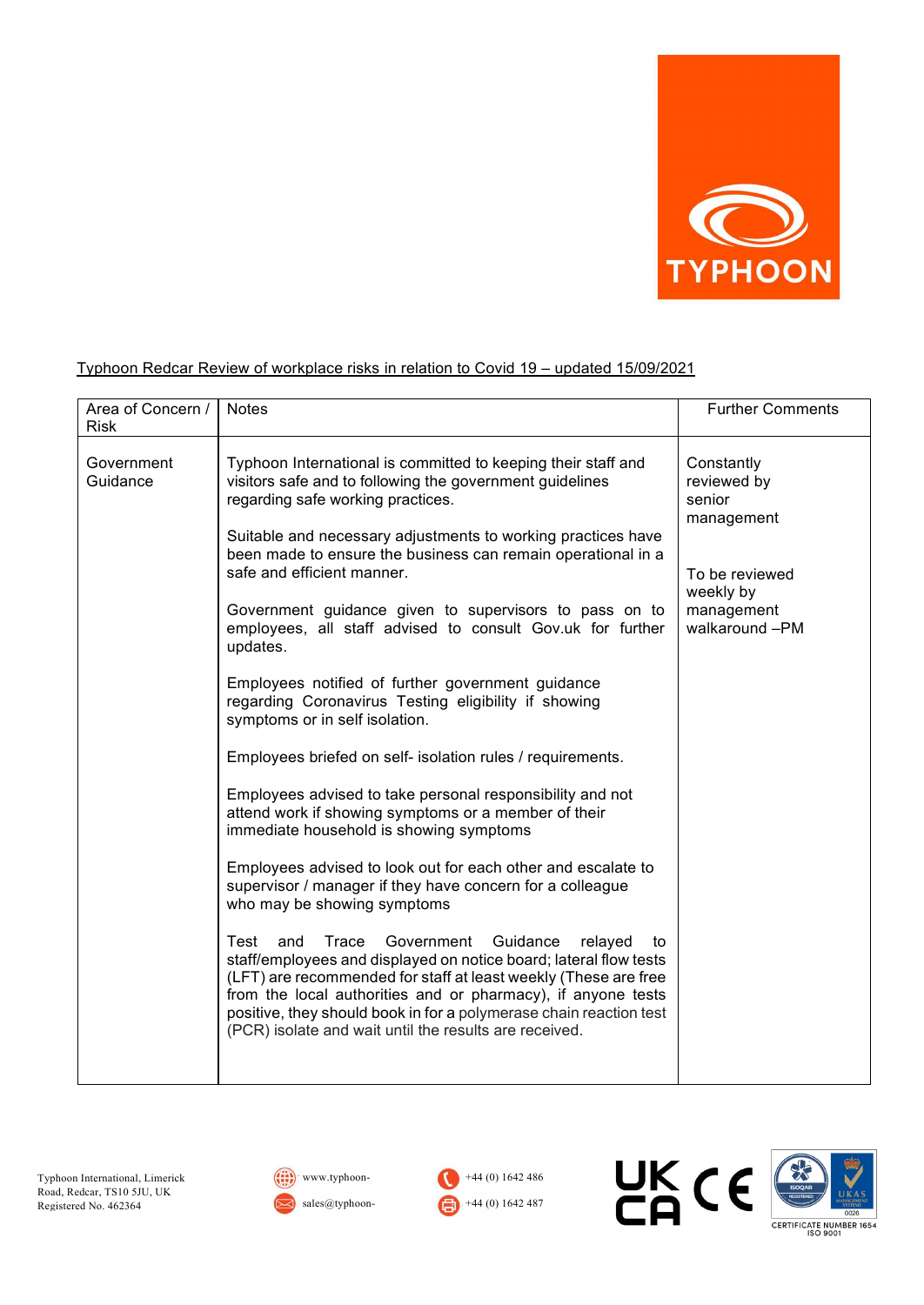

| Hygiene | All employees reminded of the need for good hand hygiene. Canteen     |
|---------|-----------------------------------------------------------------------|
|         | tables recommended to be cleaned after each use.                      |
|         | Hand Sanitizer is provided and distributed throughout the<br>company. |
|         | Additional cleaning time allocated each morning and afternoon.        |
|         | Door handles / work surfaces to receive additional focus from         |
|         | Cleaner Cleaning cover will always be maintained even during          |
|         | holiday / absence.                                                    |
|         |                                                                       |
|         |                                                                       |
|         |                                                                       |
|         |                                                                       |
|         |                                                                       |
|         |                                                                       |







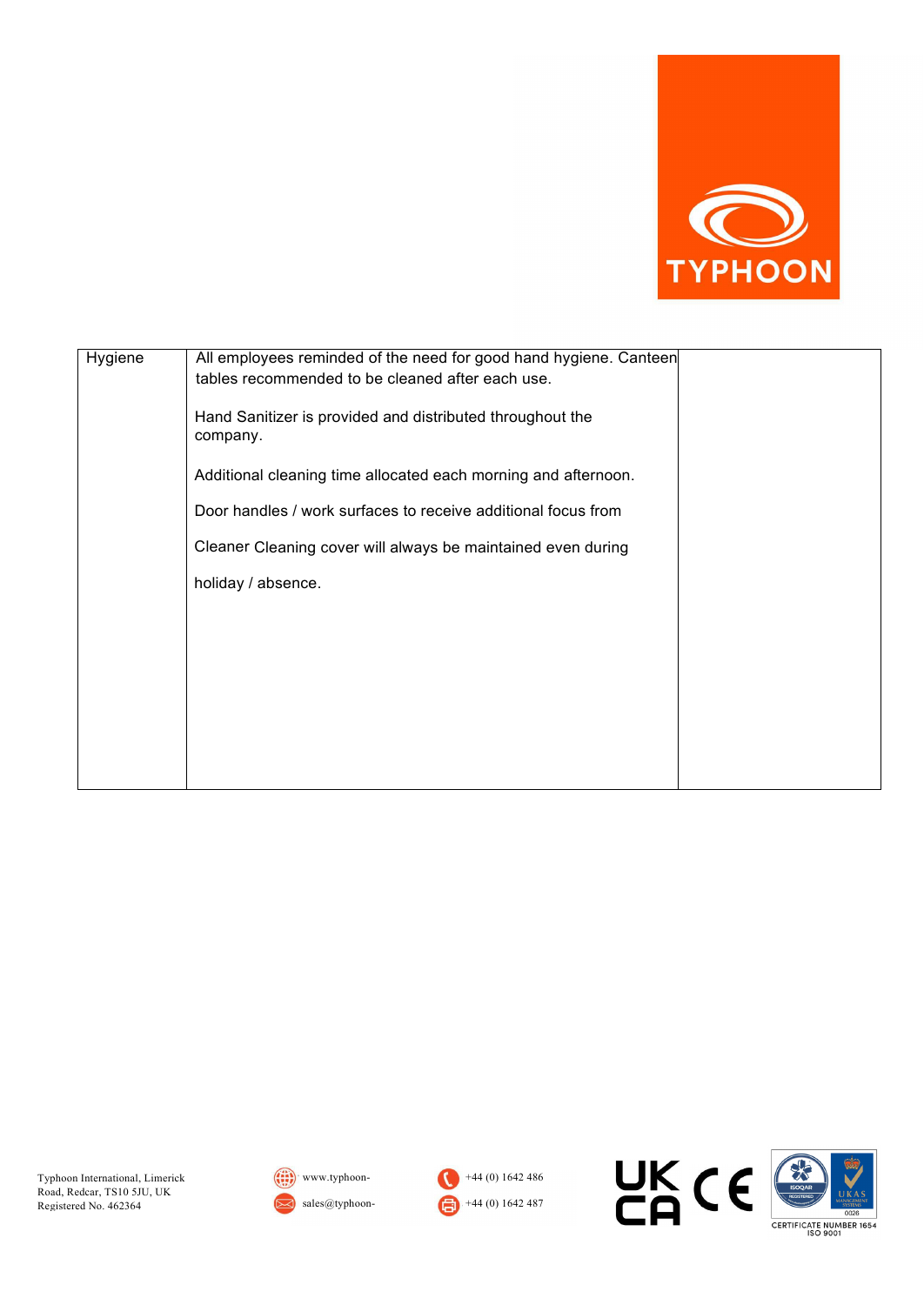

| Social<br>Distancing | The Government, have advised people can return to<br>workplace, we are slowly bringing all staff back into the                                                                                                   | Most office staff are now<br>back on site. The wearing                                                                |
|----------------------|------------------------------------------------------------------------------------------------------------------------------------------------------------------------------------------------------------------|-----------------------------------------------------------------------------------------------------------------------|
|                      | workplace                                                                                                                                                                                                        | of masks in certain areas is<br>mandatory and desk                                                                    |
|                      | Workstations are still reviewed to provide recommended safe<br>working distances, wherever possible.                                                                                                             | screens remain in<br>operation so that everyone                                                                       |
|                      | Restricted access in Production stores, advised all staff not to                                                                                                                                                 | is segregated. We still<br>have several staff working                                                                 |
|                      | use as thoroughfare to other sections.                                                                                                                                                                           | from home until such time<br>that more office space is                                                                |
|                      | Most workstations are positioned so that staff work facing<br>away from each other or side by side wherever possible, all                                                                                        | made available by Q3<br>2021.                                                                                         |
|                      | office staff are segregated by desk top partitions.                                                                                                                                                              |                                                                                                                       |
|                      | Break times are staggered; however, lunch times have returned to<br>the normal one sitting, this has been made possible by the canteen<br>being made larger to accommodate more staff at any one time<br>safely. | Employees still leave<br>staggered, but timings<br>altered slightly more in<br>line with traditional finish<br>times. |
|                      | Employees leaving at the end of the working day also staggered to<br>maintain social distancing.                                                                                                                 |                                                                                                                       |
|                      | Meetings observe social distancing guidance and Video Calling is<br>recommended and is widely utilized. Hand sanitiser is provided in<br>all meeting rooms.                                                      |                                                                                                                       |
|                      |                                                                                                                                                                                                                  |                                                                                                                       |
|                      |                                                                                                                                                                                                                  |                                                                                                                       |
|                      |                                                                                                                                                                                                                  |                                                                                                                       |